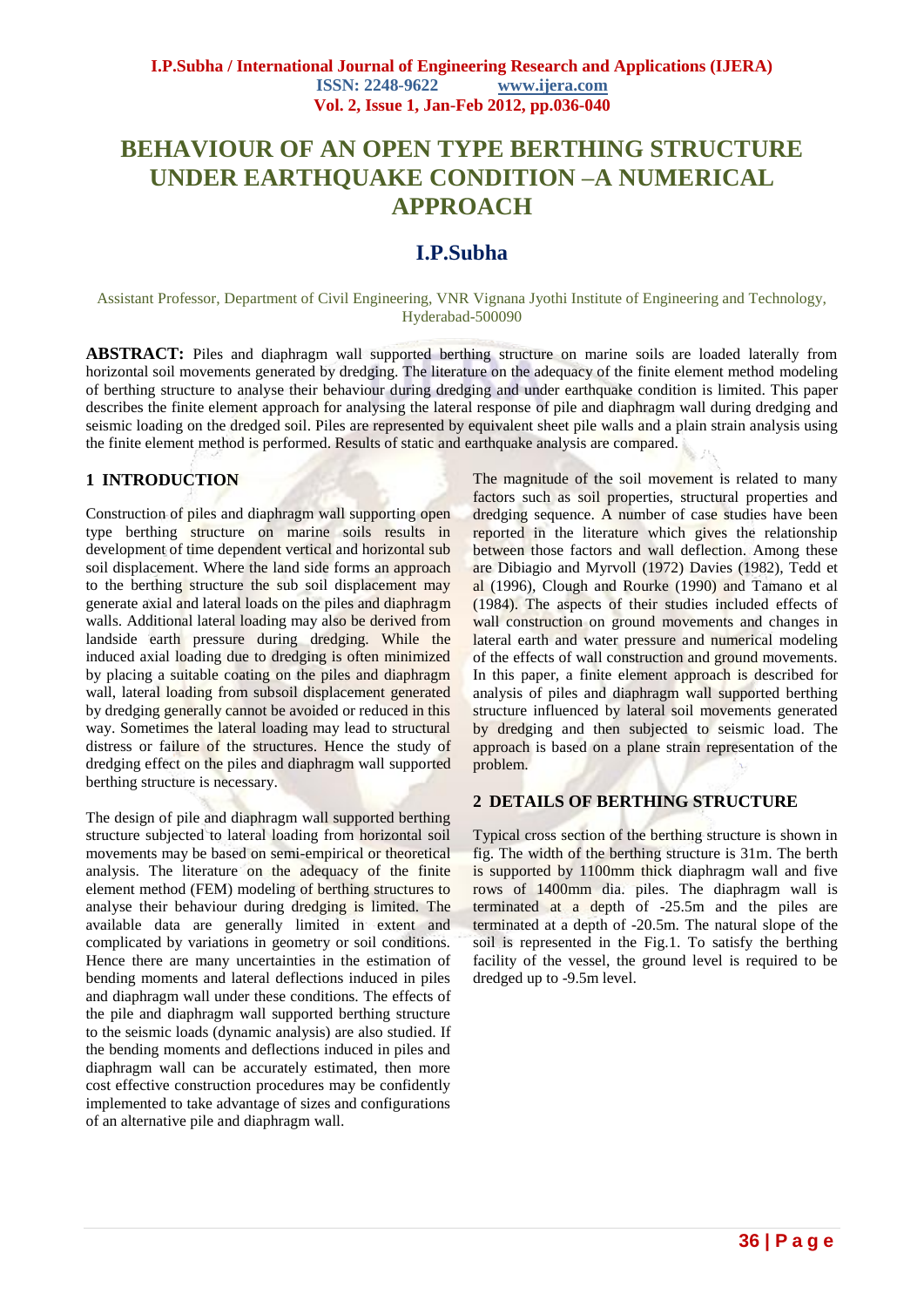# **I.P.Subha / International Journal of Engineering Research and Applications (IJERA) ISSN: 2248-9622 www.ijera.com Vol. 2, Issue 1, Jan-Feb 2012, pp.036-040**



# **3 NUMERICAL MODELING**

#### **3.1 Governing factors**

Numerical models involving FEM can offer several approximations to predict true solutions. The accuracy of these approximations depends on the modeller's ability to portrait what's happening in the field. Often the problem being modelled is complex and has to be simplified to obtain a solution. Two of the major factors which have a vast impact on both the real and model piles are 1) the constitutive properties of the sand and 2) the soil structure interaction at the interface over the structural surface.

#### **3.2 Constitutive models**

Finite element method has become more popular as the soil response prediction tool. This has lead to increased pressure and researchers to develop more comprehensive descriptions for soil behaviour, which in turn leads to more complex constitutive relationship. Prevost and popescu (1996) state that for a constitutive model to be satisfactory it must be able to 1) define the material behaviour for all stress and strain parts 2) identify model parameters by means of standard material tests and 3) physically represent the material response to changes in applied stress or strain.

Previous studies have explored constitutive models and found that the use of isotropic models such as elastoplastic Mohr-Coulomb and Drucker-Prager models are sufficiently accurate. In the past, linear elastic constitutive models have been commonly used in developing pile design methods.

# **4 DESCRIPTION OF APPROACH**

For this study, the model tests are analysed using a plain strain finite element approach, with the piles represented as equivalent sheet pile wall. Plain strain analysis is the most straight forward of the finite element approaches and allows good representation of the pile group configuration and geometry, without being unduly complicated. The equivalent sheet pile walls are modelled with beam column elements connected to the finite element mesh, and the soil strata is represented by 15 noded triangular elements of elastic-plastic Mohr-Coulomb model. Soil structure interaction is modelled by means of a bilinear Mohr-Coulomb model. The finite element program PLAXIS is used for the study.

In the model study, the same dimensions of the field berthing structure are adopted. The boundary of stratigraphy of the model is taken as two times greater than the structural area. The soil strata are modelled with 15 noded triangular elements and the equivalent sheet pile walls and pile cap are defined by 5 noded beam column elements with nodes separate from those defining from the soil.

The soil nodes and pile nodes are connected by bilinear Mohr-Coulomb interface elements. This allowed an approximate representation of the development of lateral resistance with relative soil pile movement and ultimately the full limiting soil pressure acting on the piles. The stratigraphy is represented using finite elements. Then the self weight load is applied to the mesh for generating the initial stress condition, allowing the excavation (dredging) procedure to be modelled.

The typical finite element discretization of the berth is shown in Fig.2 The soil stratum is idealized by 15 nodes triangular elements with elastic-plastic Mohr Coulomb model and the structural elements are idealized by beam elements





# **5 MATERIAL PARAMETERS**

#### **5.1 Soil and Structural properties**

The analyses are conducted with moorum fill soil, soft to hard marine clay and basalt represented by Mohr Coulomb model. The Mohr Coulomb model is used for the proposed (linear elastic plastic) model, with plastic flow governed by an associative flow rule. The input parameters for soil and structural elements are taken from Muthukkumaran and Sundaravadivelu (2007). The input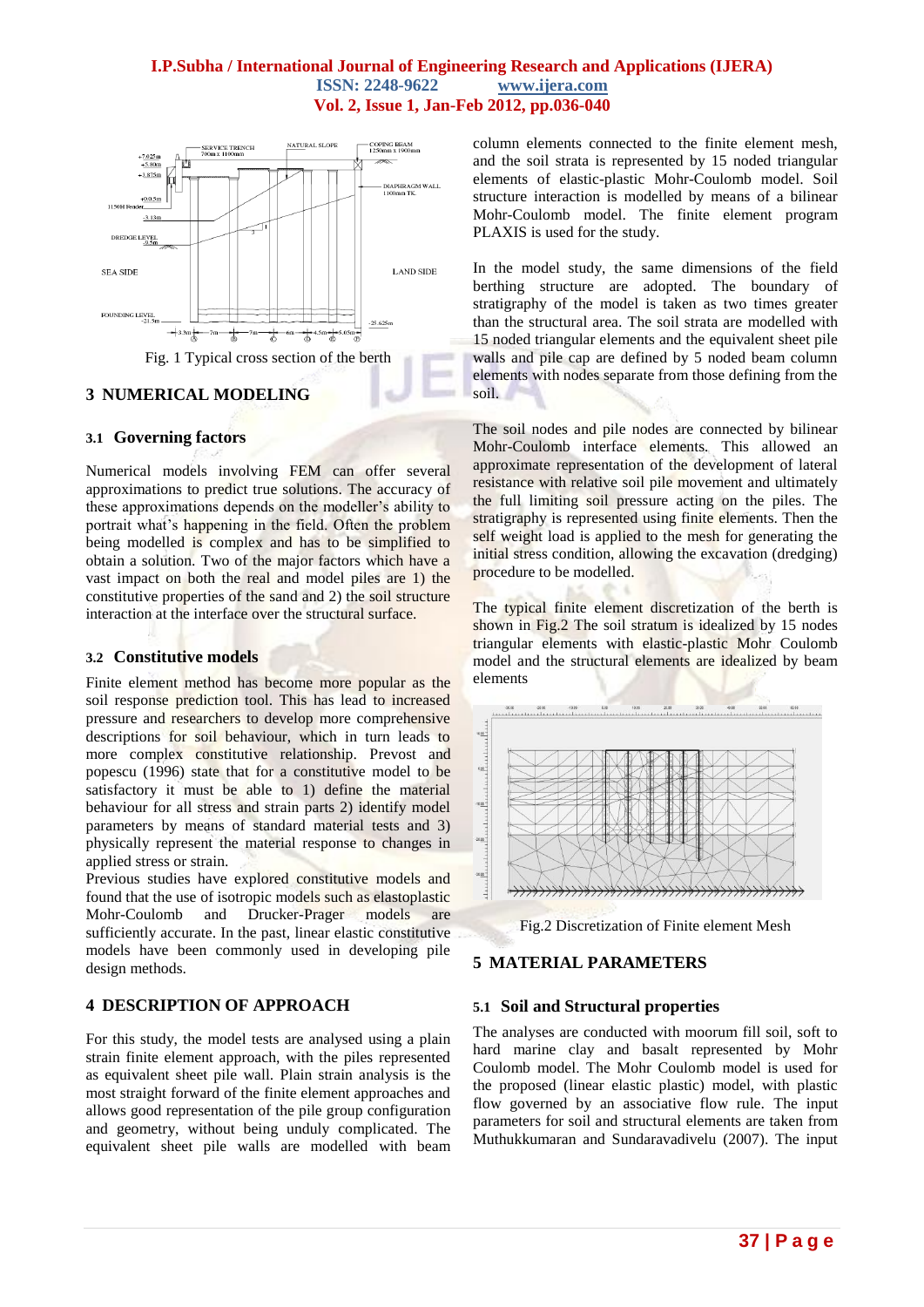## **I.P.Subha / International Journal of Engineering Research and Applications (IJERA) ISSN: 2248-9622 www.ijera.com Vol. 2, Issue 1, Jan-Feb 2012, pp.036-040**

values of soil and structural elements are presented in Table-1 & 2 respectively. Initial stresses are generated for each clay layer of elements by appropriate density, which is also included in table. Initial stresses are generated in moorum fill layer by specifying the constant value of K<sub>0</sub>=0.4 (initial stress at rest condition, for  $\varphi$ =40°).

The piles, diaphragm wall and pile cap are represented by 5 noded beam column elements. The beam elements are based on Mindlin's beam theory. This theory allows for beam deflection due to shearing as well as bending. In addition, the element can change length when an axial force is applied. Bending (Flexural rigidity) stiffness El and axial stiffness EA are input as the average of the soil and pile properties over an equivalent 1m thickness of the mesh. Thus the bending moments and shear forces resulting from the analysis are factored up by the pile spacing to obtain the bending moments and shear forces per pile. As the soil stiffness is much lower than the structural stiffness. The equivalent wall properties are effectively independent of the soil properties and do not vary with depth.

| Table 1 Structural member properties |  |  |  |  |
|--------------------------------------|--|--|--|--|
|--------------------------------------|--|--|--|--|

| Descripti<br>on    | (EA)<br>(kN/m)   | (EI)<br>$(kN/m^2/$<br>m)  | (v)      | Equivale<br>nt<br><b>Thicknes</b><br>s(t)<br>(m) |
|--------------------|------------------|---------------------------|----------|--------------------------------------------------|
| Pile               | 4.552x1<br>$0^7$ | $5.57x10^{6}$             | 0.1<br>5 | 1.212                                            |
| Pile cap           | 1.775x1<br>$0^7$ | 5.324x1<br>0 <sup>5</sup> | 0.1<br>5 | 0.6                                              |
| Diaphrag<br>m wall | 3.253x1<br>$0^7$ | $3.28x10^{6}$             | 0.1<br>5 | 1.1                                              |

| Descripti<br>on               | Density<br>$\frac{(\gamma_{sat})}{(kN/m^3)}$ | <b>UCC</b><br>(kN/m) | $(\varphi)$<br>(degre<br>$\epsilon$ ) | (E)<br>(kN/m <sup>2</sup> )<br>(m) | (v)  |
|-------------------------------|----------------------------------------------|----------------------|---------------------------------------|------------------------------------|------|
| Moorum<br>fill                | 20                                           |                      | 40                                    | $100x10^3$                         | 0.35 |
| Softy<br>marine<br>silty clay | 16                                           | 20                   | 0                                     | $87.1x10^3$                        | 0.4  |

Table 2 Soil properties

| Medium<br>stiff clay         | 17 | 50  | $\overline{0}$ | 197.71x10<br>3 | 0.45 |
|------------------------------|----|-----|----------------|----------------|------|
| Very stiff<br>clay           | 19 | 112 | 0              | 378.25x10<br>3 | 0.45 |
| Hard<br>marine<br>silty clay | 20 | 200 | $\theta$       | 578.68x10<br>3 | 0.4  |
| <b>Basalt</b><br>rock        | 22 | 700 | 0              | $1.25x10^{6}$  | 0.25 |

#### **5.2 Soil structure interface**

Fifteen noded soil elements and five noded structural elements connected with five pairs of interface elements as shown in the Fig. In the figures, the interface elements are shown to have a finite thickness, but in the finite element formation the coordinates of each node pair are is identical which means that the element has zero thickness. The virtual thickness is defined as the virtual thickness factor times the average element size. The value of virtual thickness factor is 0.1. The average element size is determined by the global coarseness for the mesh generation.

#### **5.3 Seismic data**

For the present study, the ANZA earthquake data are given as input parameter for earthquake analysis. The data are presented in Table 3.

|  | Table 3 ANZA earthquake data |  |
|--|------------------------------|--|
|  |                              |  |

| 1 ac 10 - 1 11 121 - 0ai chunan chun |                          |  |
|--------------------------------------|--------------------------|--|
| Date                                 | 1980/02/25               |  |
| Location                             | 30km East of Anza,<br>CА |  |
| Depth $(km)$ :                       | 14.1                     |  |
|                                      | 5.5                      |  |

# **6 ANALYSIS SEQUENCE**

The analyses are carried out in total stresses by generating the initial stresses using the structural parameters represented in Table 1 and the undrained parameter of soils presented in Table 2. In this, the analysis is carried out in two phases. The first phase deals with the static analysis of the pile group and diaphragm wall influenced by lateral soil movements generated by dredging. These analyses correspond to the case immediately after dredging. Then the second phase deals with the dynamic analysis of the pile group and diaphragm wall subjected to earthquake loads.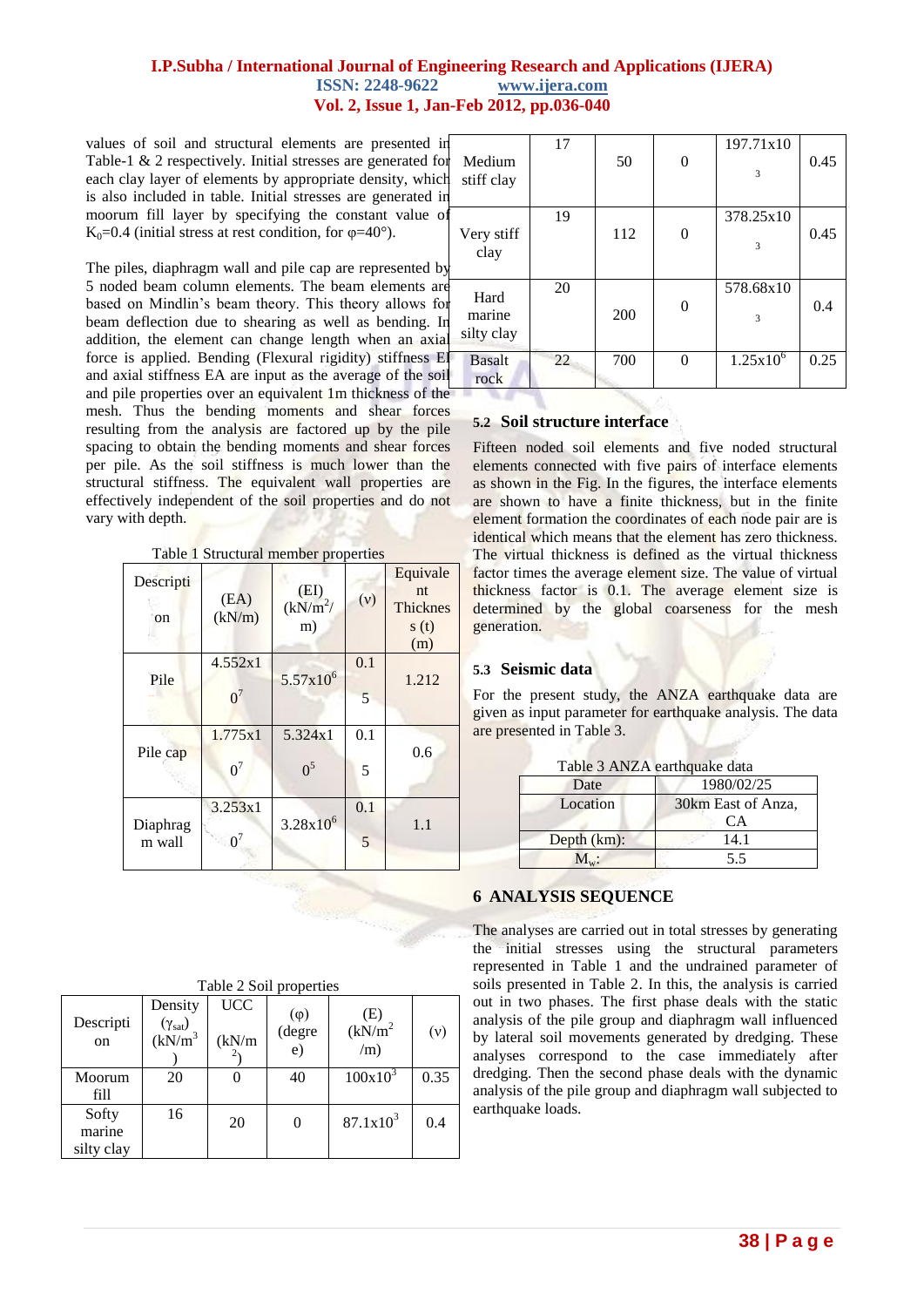## **I.P.Subha / International Journal of Engineering Research and Applications (IJERA) ISSN: 2248-9622 www.ijera.com Vol. 2, Issue 1, Jan-Feb 2012, pp.036-040**

## **7 RESULTS AND DISCUSSION**

Figure 3  $\&$  4 shows the soil displacement of the berthing structure after –9.5-m dredging under static and dynamic conditions respectively it is observed that the soil movement is much greater in top layers of moorum fill and soft marine clay. From Fig.3 we can see that the maximum displacement due to dredging, takes place at the interface of the dredge level with the diaphragm wall. From Fig.4 we can see that maximum displacement due to seismic effects occurs at the top right portion of the soil block.



 Fig.4 Extreme total displacement in dynamic analysis

(Extreme total displacement  $690.53*10^{-3}$  m)

From Fig. 5 we can see that the displacement curves for both diaphragm wall and outer pile are similar under dredging. In both the cases maximum displacement occurs at the top.



Fig.5 Comparison of displacements of the diaphragm wall and pile after -9.5m dredging

From Fig. 6 the maximum deflection due to seismic load for the diaphragm wall occurs at -7.5m which is in medium stiff clay layer and that of the outer pile occurs at the top.





Fig.7 shows that the maximum positive bending moment in diaphragm wall occurs at a depth of -18m which lies in the interface of basalt rock and hard marine silty clay and maximum negative bending moment occurs at -3m which lies in the softy marine silty clay. The maximum positive bending moment in the outer pile occurs at -18m and maximum negative bending moment occurs at the top which lies in the moorum fill.